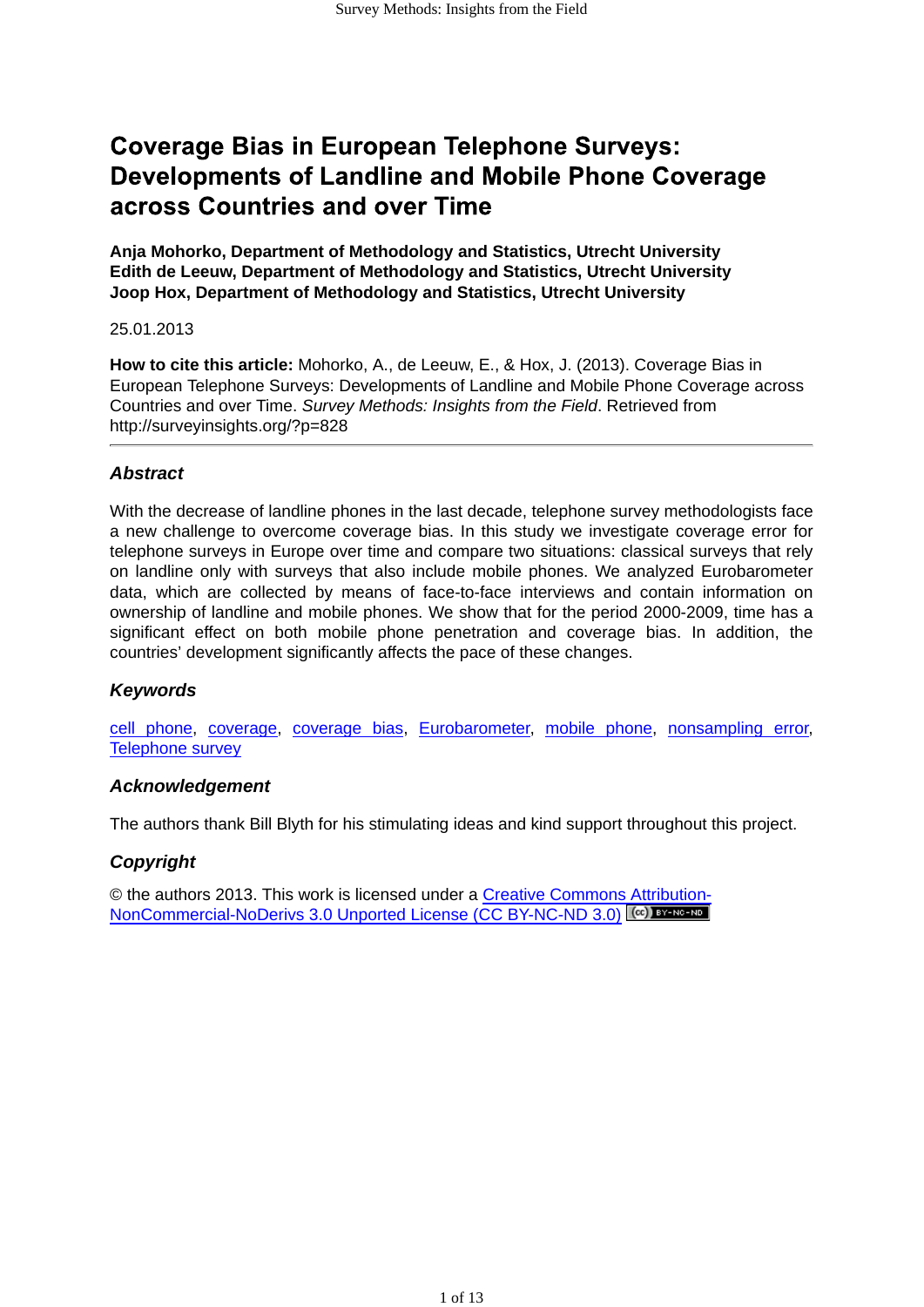## Introduction

The first decennium of the  $21<sup>st</sup>$  century has been marked by fast-paced technological changes that influence survey methods and survey quality. The main challenge for telephone surveys arose with the development of mobile phones. Traditionally, telephone surveys relied on available lists of telephone numbers or random digit dialing (RDD) to avoid undercoverage of unlisted numbers. This technology was developed for fixed landline telephones (see Lepkowski, 1988). Mobile phone numbers are usually not listed and have a different numbering system (e.g., in mobile numbers, as opposite to the landline phone numbers, the prefix does not represent an area coding) making RDD techniques difficult (Tortora, Groves, & Peytcheva, 2008). Especially, the mobile-phone-only population poses a coverage problem to survey research (Tucker & Lepkowski, 2008).

Telephone surveying started in the early 1970's in market research in the USA, in reaction to the growing costs of face-to-face surveys and was made possible by an increase in households with landline telephones (Nicholls, 1988; Nathan, 2001). From a new method it soon developed into the heir apparent of face-to-face interviews and was seen as the most prominent data collection method in the USA in the late 1980's (Dillman, 2002; Tucker & Lepkowski, 2008). This was partly due to a growing body of methodological studies that reassured survey researchers about issues in data quality and interviewer effects (for an overview, see De Leeuw & Van der Zouwen, 1988; Groves, 1989, chap. 8).

The start of regular telephone-based interviewing followed years of concerns about low telephone coverage and the potential for biased estimates as a result of ignoring non telephone households, defined at that point as those without landline service. In those years, fixed landline phones were not yet fully integrated in society and a household either had landline telephone service or not (Tucker & Lepkowski, 2008). Researchers argued that if the fraction of households without a telephone is large and distinctive in its characteristics, telephone surveys may provide misleading information (e.g., Massey, 1988). In the late eighties of the previous century, studies into telephone coverage showed a high penetration of landline telephones in the USA (Thornberry & Massey, 1988), but technological developments in Europe differed from those in North America and the coverage rates for landline telephones ranged from around 16 percent of households in Hungary to 94% in Finland and 99 percent in Sweden (Trewin & Lee, 1988). Furthermore, those without a landline phone differed on several key demographic variables (Trewin & Lee, 1988; Thornberry & Massey, 1988). Since then, substantial portions of the general population in Europe acquired landline telephone access (Busse and Fuchs, 2012), although countries still differ. For instance, Blyth (2008) reports over the year 2005 coverage rates for landline telephones of 52% for Finland, 64% for Hungary, and 100% for Sweden.

The difference between Finland and Sweden clearly illustrates a new problem in telephone surveys: the increase of mobile phones and mobile-phone only households. In both countries almost the total population can be reached by phone, but one has to use different technologies. In December 2005, in both countries over 94% of the households had a mobile phone, but in Sweden the percentage mobile-phone only households was less than 1%, while in Finland it was 47% (Blyth 2008).

Sweden and Finland are extreme cases, but both Blyth (2008) and Busse & Fuchs (2012) point out that the number of mobile phones and mobile phone-only is increasing over time and that the pattern differs greatly from country to country. Furthermore, several studies found differences on key demographics, like age and education, between those with and without a mobile phone (Busse & Fuchs, 2009; Blyth, 2008; Link, Battaglia, Frankel, Osborn, & Mokdad,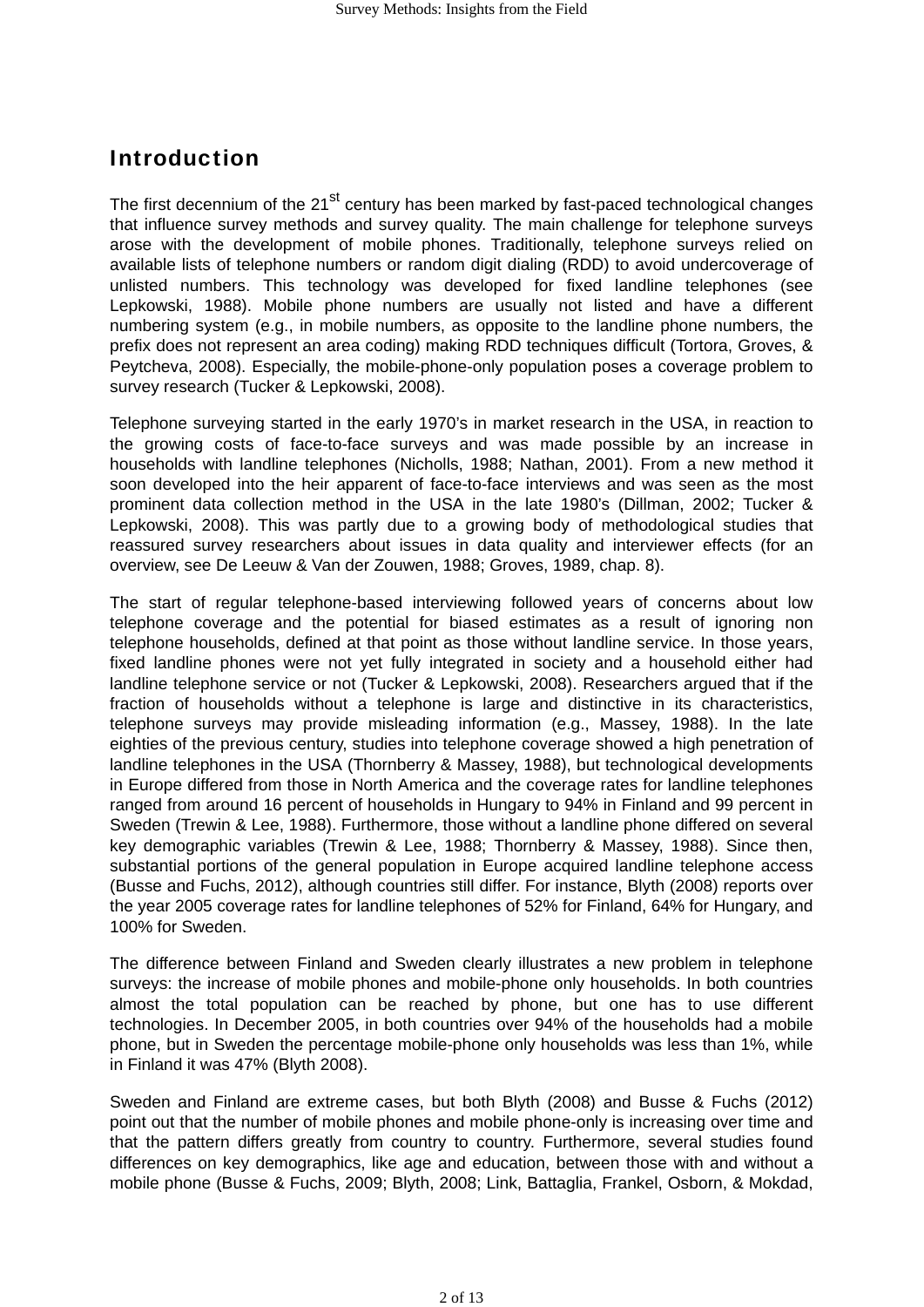2007; Peytchev, Carley-Baxter, & Black, 2010; Vicente, Reis, & Santos, 2009). There is also some indication that American mobile phone owners are slightly more liberal or Democratic in their views (Mokrzycki, Keeter, & Kennedy, 2009) and differ on a variety of health and life style variables (Blumberg & Luke, 2010). So, more then twenty years later we have come full circle, survey researchers worry about telephone coverage again, this time due to the decrease of landline phone connections in favor of mobile phone-only use. Undercoverage due to the decrease in landline phones and the increase of mobile-only households is one of the main concerns for the validity of conclusions based on traditional landline telephone surveys (Blumberg, Luke, Cynamon & Frankel, 2008; Kuusela, Callegaro, & Vehovar, 2008; Tucker & Lepkowski, 2008), and not including mobile phones in the sampling scheme may result in coverage bias in the estimation of substantive variables of interest in a study (Blumberg, Luke, Ganesh, Davern, Boudreauw, & Soderberg, 2011).

In this study we investigate the consequences of restricting telephone surveys to landline phones and not including mobile phones in telephone surveys for Europe. With the use of Eurobarometer data, which are based on *face-to-face* surveys and provide us with mobile and landline telephone coverage figures over time for most European countries, we investigate trends over time. We analyze three key demographic variables: sex, age, and length of education, and two substantive variables: political left-right self-placement and life satisfaction. We mimic the standard survey practice of the past by looking at coverage bias when owners of landline telephone connections are investigated. We compare this to a new approach where all telephone owners are interviewed, either by landline phone or by mobile phone. The coverage bias for the traditional landline telephone surveys is expected to increase over time, whereas a bias decrease is expected for the 'any-phone' surveys. The analysis will cover the period between the years 2000, when the question about mobile-phone ownership was included in the Eurobarometer questionnaire for the first time, and 2009.

In the next sections, we first describe the available data and the analysis methods used. We then give an overview of trends in landline and mobile phone coverage and the resulting coverage bias for available demographic variables and socio-political variables. This is followed by a multilevel analysis to model changes over time and the influence of socioeconomical development on these trends. We end with a critical discussion and implications for research.

## Methods

A more detailed description of the Eurobarometer, the data, the bias indices and the analysis method used, can be found in [Methodological Background](http://surveyinsights.org/wp-content/uploads/2013/01/Methodological_Background.pdf).

### Available Data

In terms of coverage of the household population, face-to-face interviews are often viewed as the gold standard by which other modes are compared (e.g., Groves, Fowler, Couper, Lepkowski, Singer, & Tourangeau, 2009; De Leeuw, 2008). Since 2000 the Eurobarometer, which is based on *face-to-face* interviews, contains a question about mobile phone ownership. This provides an opportunity to analyze landline and mobile phone coverage figures across European countries and over time. In this study, the total Eurobarometer group is regarded as a proxy for the target population to which two telephone subgroups are compared. The first subgroup, which mimics traditional RDD telephone surveys, consists of those with a landline connection (i.e., landline-only households and households with access to both a landline and a mobile phone). The second subgroup mimics a new situation when households without landline phones are *not* excluded from the survey, the any-phone group (i.e., landline only, landline + mobile, *and mobile-only*).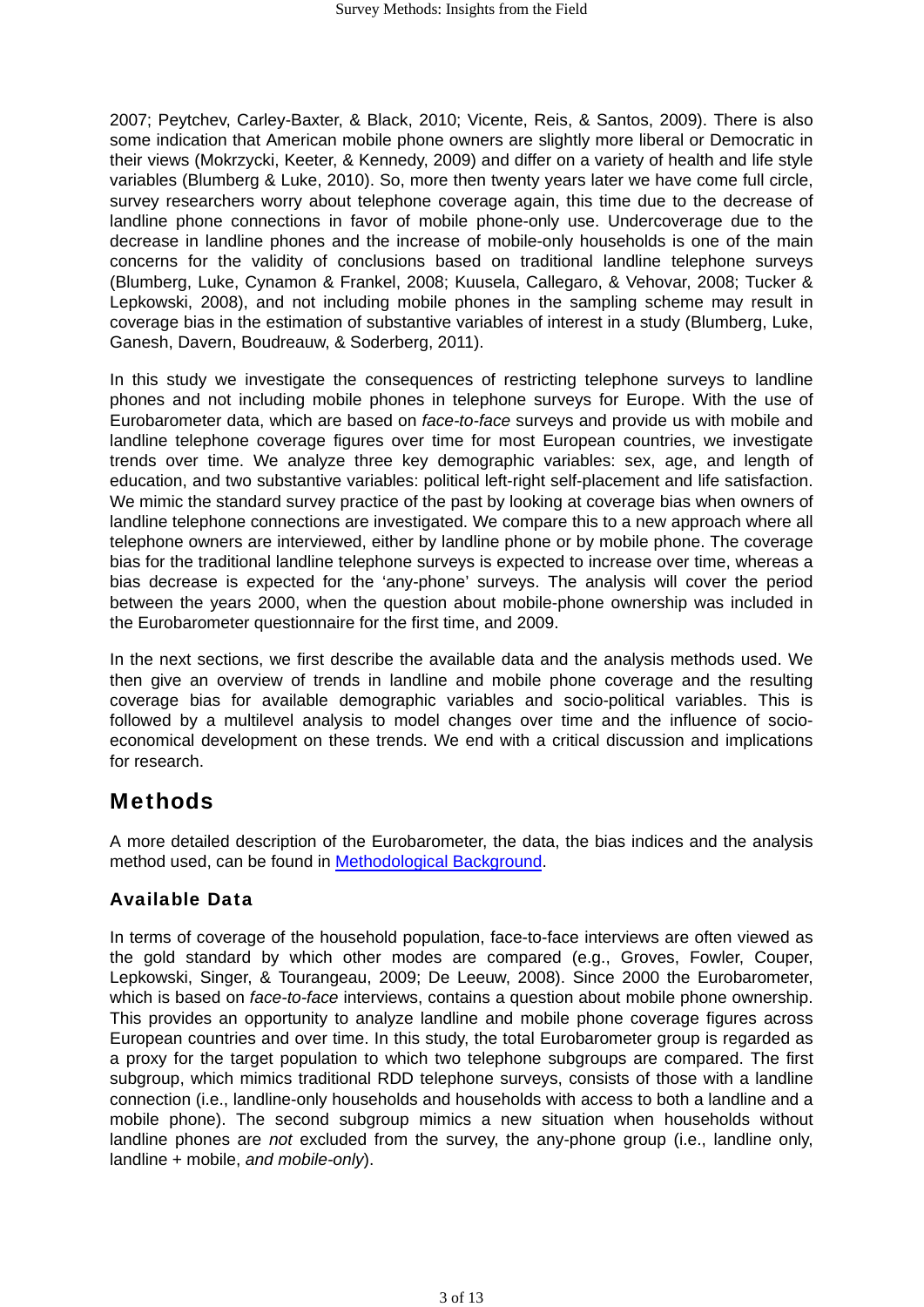The Eurobarometer collects data for the European Community across EU members and applicant countries through face-to-face interviews. For each standard Eurobarometer survey new and independent samples are drawn; since October 1989 the basic sampling design is a multi-stage probability sample (for more details, see Gesis Eurobarometer Survey series, 2012). In 2000 seventeen countries were part of the Eurobarometer. Sixteen new countries joined in the year 2004. The core questionnaire contains trend questions about socio-political orientation and standard demographic questions. Besides type of telephone, (face-to-face) interview data on the following variables were available for all countries: sex, age, length of education, political left-right self-placement and life satisfaction; also the year of data collection was recorded. For the question wording, see [Questions as Asked in Eurobarometer.](http://surveyinsights.org/wp-content/uploads/2013/01/Questions_as_Asked_in_Eurobarometer.pdf) To assess coverage bias, we analyzed the available demographic variables.

The demographic variables age, gender, and education are available for all countries in the Eurobarometer. Previous research has shown that, especially age and to a lesser extent gender and education, are associated with mobile phone-only use in Europe (e.g., Busse & Fuchs, 2012; Kuusela, Calllegaro, & Vehovar, 2008). Furthermore age, sex, and education correlate with many substantive variables typically assessed in academic or market research surveys (Fuchs & Busse, 2009). Therefore, these variables are of extreme interest in investigating coverage bias. In addition, the substantive variables political left-right self-placement and life satisfaction offer an opportunity to directly investigate the influence of undercoverage on the assessment of two major socio-political indicators.

All the data were downloaded in February and March 2011, at which point Eurobarometer data were fully available for the years 2000 to 2009. Hence, our analysis will cover this ten year period. Unfortunately, no detailed information on response rates is made available publicly and on a regular basis by the European Commission's Eurobarometer unit, also no systematic nonresponse studies are available. However, the Eurobarometer data *do* include integrated design and post-stratification weights to adjust the realized samples to EUROSTAT population data. These weights are used in estimating the coverage bias indicators.

### Additional country-level variables

The data from the Eurobarometer are individual level data, collected through face-to-face interviews in each country. The countries involved in the Eurobarometer differ on socioeconomic variables that may influence landline and mobile telephone coverage (Vagliasindi, Güney, & Taubman, 2006; Rice & Katz, 2003). To model this, we collected socio-economic country level data from Eurostat, the World Bank, and the Human Development Report for each year in the period 200-2009. Contextual country level variables are: life expectancy at birth (in years), country's educational index, duration of primary and secondary education (in years), and urbanization (the percentage of urban population). Economic indices on country level are the percentage of employed (labor force), the Gini coefficient, which measures income inequality, the Gross Domestic Product growth (GDP), and inflation. For a description [of these variables and the data sources including the URL, see Contextual Variables at](http://surveyinsights.org/wp-content/uploads/2013/01/Contextual_Variables_at_Country_Level.pdf) Country Level.

#### Indicators of Coverage Bias

To assess the amount of bias, we use two indices: the relative bias and the absolute relative bias (Busse & Fuchs, 2012; Groves & Peytcheva, 2008). The relative coverage bias is used for descriptive purposes, as its sign indicates over- or undercoverage of specific groups (e.g., if more men than women have mobile-phone-only in a certain year and in a certain country). However, when modeling changes over time and across countries, positive and negative values for relative coverage can cancel each other out and the resulting regression coefficients may falsely give the impression that the overall coverage error is small. Therefore, in our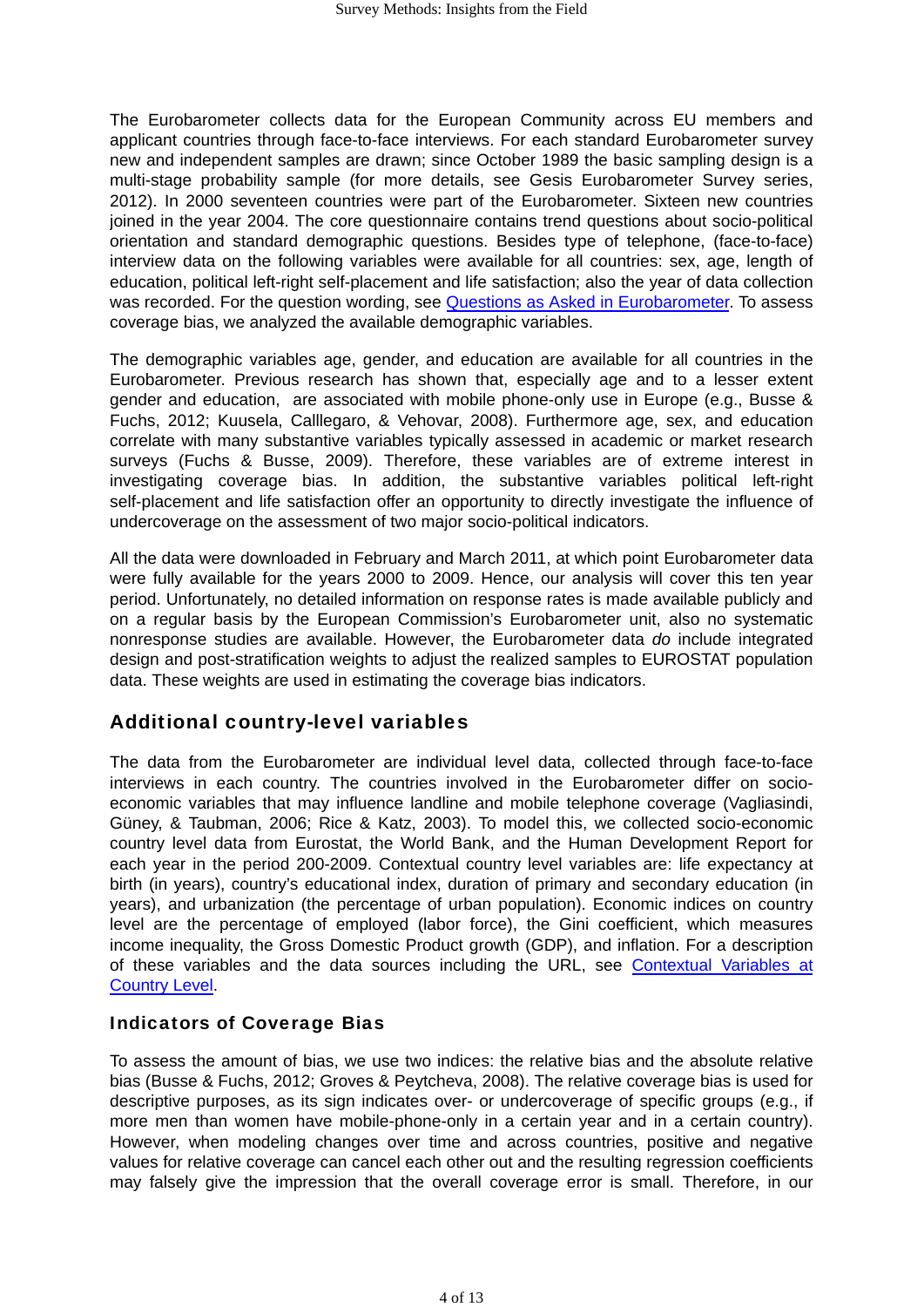<span id="page-4-0"></span>multilevel analyses we use the absolute relative coverage bias.

The relative and absolute relative coverage bias are defined as

Relative coverage bias:

$$
\frac{\overline{Y}_{\text{Phone}(i)} - \overline{Y}_{\text{EB}}}{\overline{Y}_{\text{EB}}},\tag{1}
$$

and

Absolute relative coverage bias:

$$
\left.\frac{\bar{Y}_{\text{Phone}(i)} - \bar{Y}_{\text{EB}}}{\bar{Y}_{\text{EB}}}\right|,\tag{2}
$$

where  $Phone(i)$  represents the specific telephone subgroup and  $EB$  the complete face-to-face surveyed Eurobarometer group, which is viewed as our target population. Analogous  $\bar{Y}_{Phone(i)}$ and  $\bar{Y}_{FB}$  represent the means of the telephone subpopulations and the full Eurobarometer target population on the variable y.

We compare two telephone subgroups with the Eurobarometer target population: (1) landline-phone (i.e., landline-only households and households with access to both a landline and a mobile phone) and (2) the any-phone group (i.e., landline only, landline + mobile, *and mobile-only*). Differences between the two telephone groups and the total Eurobarometer group indicate the bias due to undercoverage if a traditional (landline) telephone survey would have been implemented instead of a face-to-face survey versus if mobile phones would have been included in the telephone survey too.

#### Analysis

The relative coverage bias is used for descriptive analyses over countries and time. Positive values indicate that estimates from different types of telephone surveys are too high, whereas negative values indicate that these are too low. Multilevel analysis on the absolute relative coverage bias is used to model and explain trends over time and country for all bias indicators (sex, age, length of education, political left-right self-placement and life satisfaction). For ease of interpretation the absolute relative coverage bias is expressed as percentage points. In the multilevel model, the lowest level represents the years, indicated by a time variable coded 2000=0, 2001=1, et cetera. Analysis details are given in [Methodological Background](http://surveyinsights.org/wp-content/uploads/2013/01/Methodological_Background.pdf).

## Results

#### Coverage trends in European countries over time

When we look at the figures for no-phone households across Europe for the period 2000-2009, we see that this clearly decreases over all countries. This is illustrated in *[Figure 1](#page-5-0)*. *[Figure 1](#page-5-0)* shows the trend for a total of 33 countries;note that sixteen mainly former Eastern-European countries joined the Eurobarometer in 2004. Most countries have a no phone rate below 5% in 2009; Romania is an exception with a no-phone rate of 20%. Other countries with a relatively high no-phone rate (between 5 and 10 %) are Latvia, Lithuania, Slovakia, Hungary, Poland, Bulgaria, and Portugal.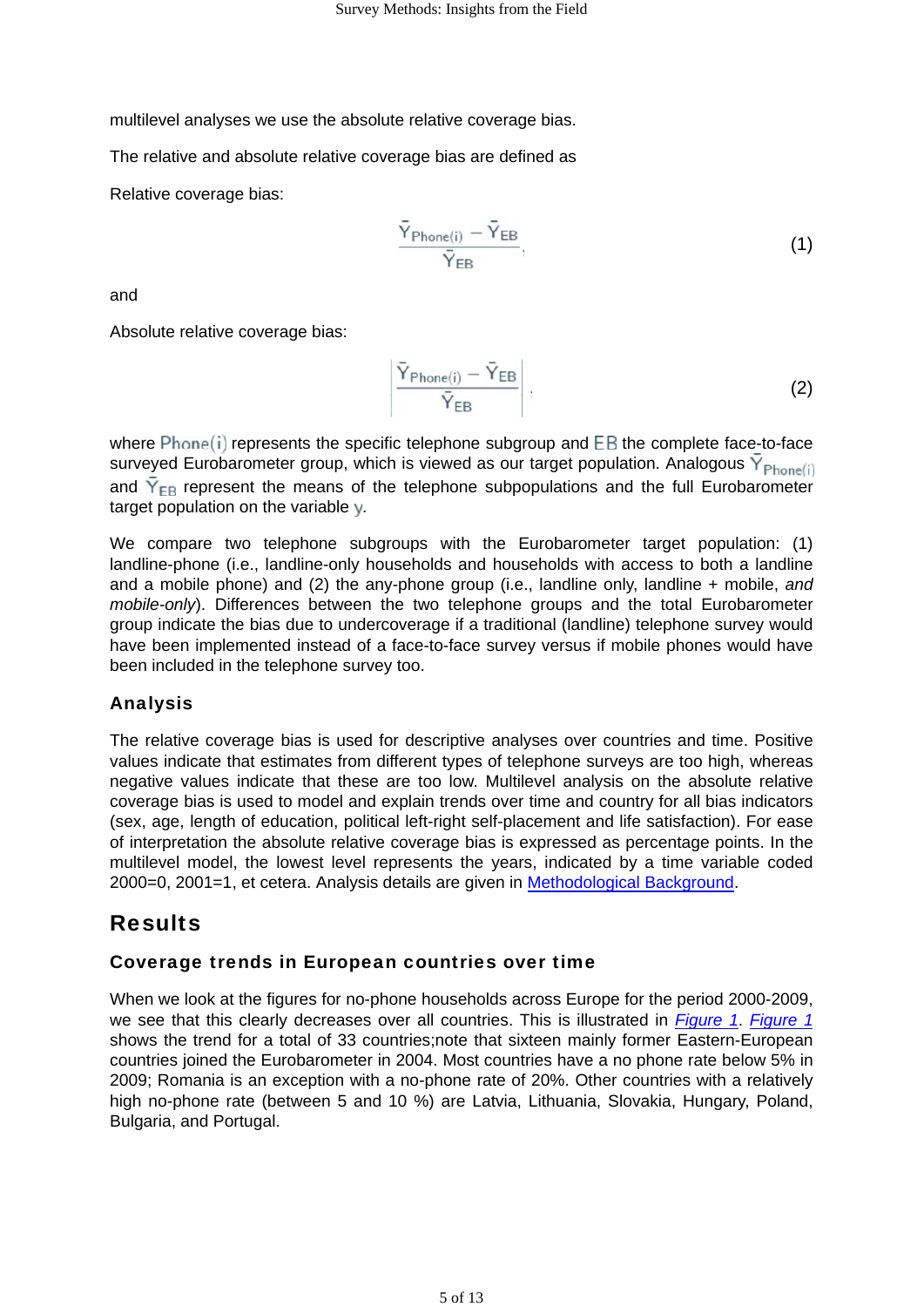<span id="page-5-0"></span>*Figure 1: No-phone households across Europe 2000-2009, based on the Eurobarometer's weighted data. Year is coded 0=2000,…,9=2009.*



From a coverage point of view, this seems an almost ideal picture: telephone penetration is very high all over Europe; and even in countries with a relative low telephone penetration the trend clearly shows a reduction of no-phone households. But, a different picture emerges, when we are looking at the development of mobile-phone only households all over Europe as can be seen in *[Figure 2](#page-6-0)*, which clearly shows a rapid increase of mobile-phone-only households in many countries.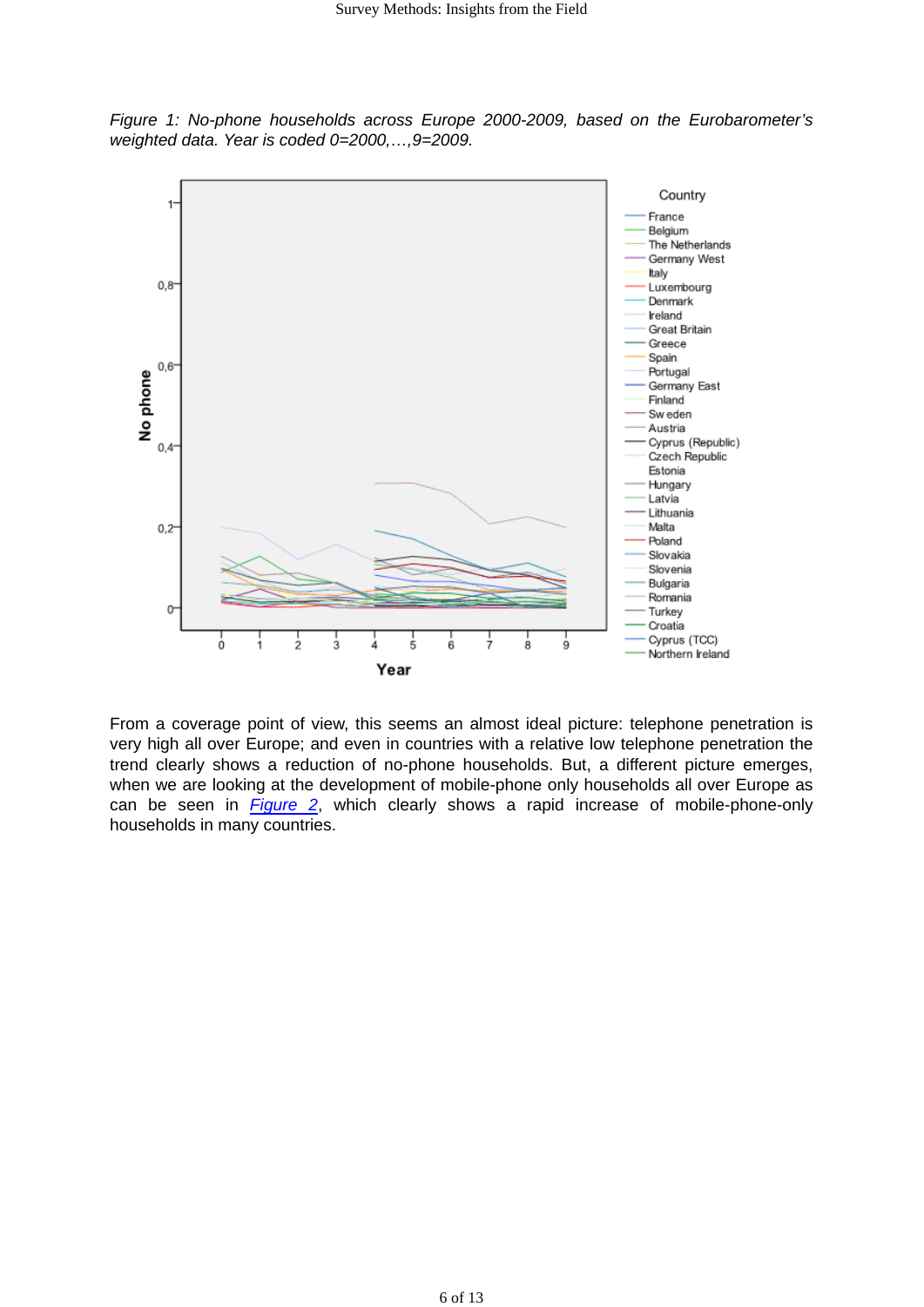<span id="page-6-0"></span>*Figure 2: Mobile-phone-only households across Europe 2000-2009, based on the Eurobarometer's weighted data. Year is coded 0=2000,…,9=2009.*



*Figure 2* indicates that when mobile phones are excluded from telephone surveys, a substantive part of the population in certain countries will not be reached. For instance, in 2009 Finland had a mobile-phone only population of 74%. The other countries with a mobile phone only rate higher than 50 % are Slovakia (51%), Latvia (54%), Lithuania (59%), and the Czech Republic (74%). These figures reflect two different trends: in some Western European countries (e.g., Finland) people abandon their landline connection in favor of a mobile phone, while in some former Eastern European countries (e.g. Czech republic) no-phone households opt for a mobile phone instead of a landline phone. The latter trend can be explained by the high expense and unreliability of landline connections in these countries (Vagliasindi, Güney, & Taubman, 2006).

Excluding mobile phones from telephone surveys could lead to biased estimates, due to coverage error. This is indicated by the relative coverage bias (*[Equation 1](#page-4-0)*). Tables for the relative coverage bias for landline surveys and any phone surveys (including mobiles), per country and per year are given in [Relative Coverage Bias in Europe.](http://surveyinsights.org/wp-content/uploads/2013/01/Relative_coverage_bias_in_Europe.pdf)

The general trend for all variables in these tables is that the relative coverage bias shows an increasing trend when traditional landline surveys are employed. The relative coverage bias is in the direction of more males, older respondents, higher educated, and an overrepresentation of political right and persons more satisfied with life. These trends appear to differ across countries. When mobile phones would be included in a telephone survey, the biases are smaller and do not show an upward trend over time. In the next sections, these apparent trends are modeled explicitly using multilevel analysis.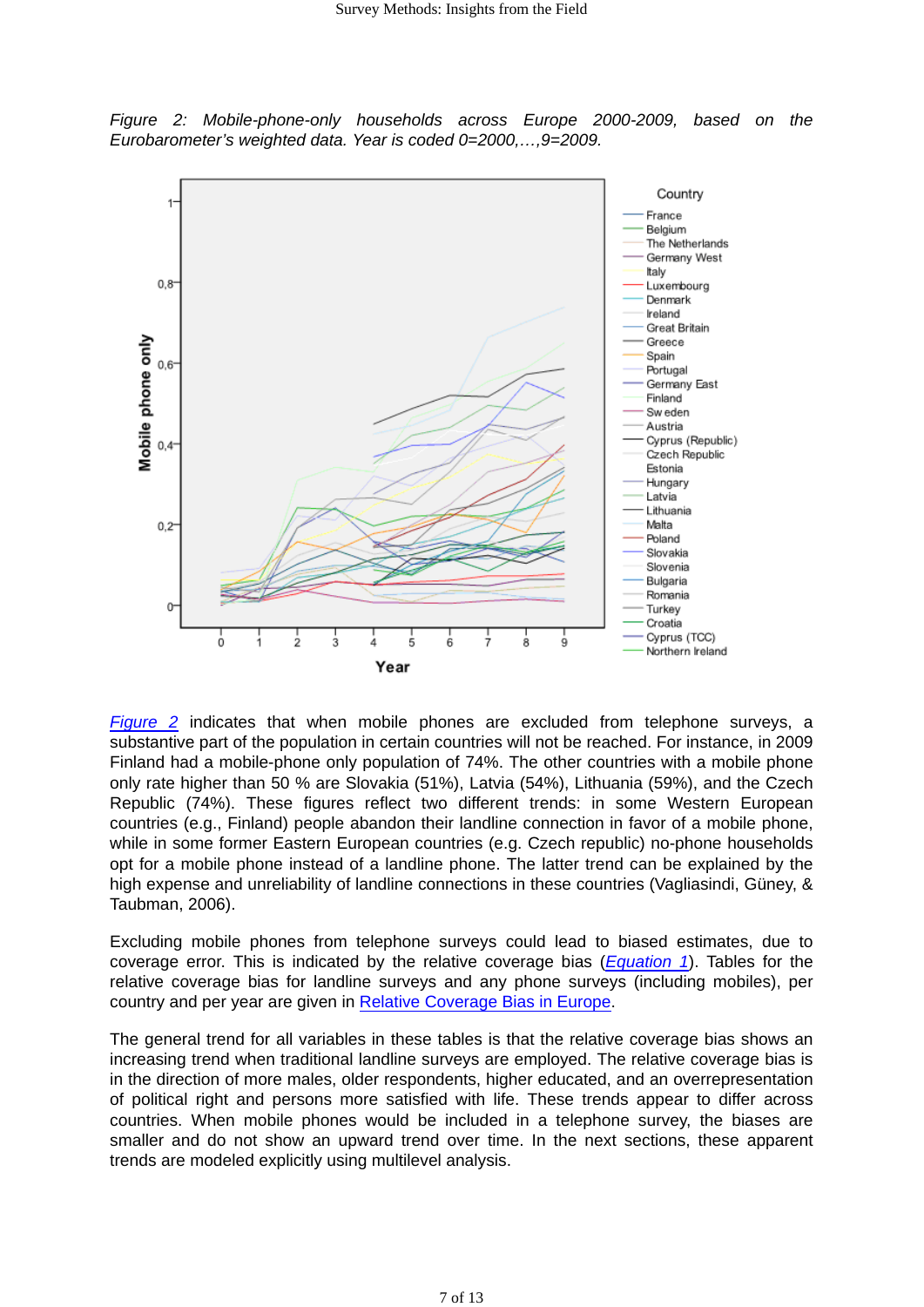### Changes in coverage bias over time

The analysis reported here is carried out over the full set of countries for all available years (see [Methodological Background](http://surveyinsights.org/wp-content/uploads/2013/01/Methodological_Background.pdf) for details). The change in coverage bias over time is analyzed using multilevel analysis, with years (coded 2000=0, …, 2009=9) nested within countries. This allows us to test if the change over time is significant and to test if country level variables can explain changes over time. The analysis showed that the effect of time squared was never significant, and therefore only the linear trend of time is included in the model. Table 1 presents the parameter estimates for each bias indicator for two models: a model for the absolute relative bias of estimates based on landline telephone surveys, and a model for the absolute relative bias of estimates based on telephone surveys employing landline plus mobile phones (any phone).

|              | Sex   |       | Age  |             | Educ          |         | Left-Right |          | Life Satis.        |         |
|--------------|-------|-------|------|-------------|---------------|---------|------------|----------|--------------------|---------|
| <b>Fixed</b> | LL    | Any   | LL   | Any         | LL            | Any     | LL         | Any      | LL                 | Any     |
| Intercept    | 0.54  | 0.33  | 1.21 | 1.24        | 1.07          | 1.13    | 0.64       | 0.36     | 1.13               | 1.02    |
| Year         | 0.05  | $-02$ | 0.58 | $-.04^{ns}$ | $1 - 01^{ns}$ | $-0.08$ | 0.08       | $-.01ns$ | 0.10               | $-0.05$ |
| Random       |       |       |      |             |               |         |            |          |                    |         |
| Residual     | 0.29  | 0.04  | 2.23 | 0.18        | 0.24          | 0.06    | 0.60       | 0.10     | 0.76               | 0.12    |
| Intercept    | 0.06  | 0.02  | 0.90 | 1.30        | 1.22          | 1.91    | 0.37       | 0.15     | 0.20 <sup>ns</sup> | 0.54    |
| Year         | 0.004 | ns    | 0.26 | 0.01        | 0.01          | 0.002   | 0.003      | ns       | 0.01               | ns      |

|  |  |  |  | Table 1. Estimates of multilevel model for absolute relative bias over time 2000-2009 |  |  |  |  |
|--|--|--|--|---------------------------------------------------------------------------------------|--|--|--|--|
|--|--|--|--|---------------------------------------------------------------------------------------|--|--|--|--|

*LL indicates estimates based on (traditional) landline telephone surveys, Any indicates estimates based on telephone surveys including both landline and mobile-phone-only owners; ns indicates nonsignificance.*

The bias in landline telephone surveys show a trend over time that is either positive, indicating increasing bias, or in a few cases not significant. Including mobile phones in the survey leads to a trend that is always negative, indicating decreasing bias, or not significant. Thus, if mobile phones are excluded, there is an increasing overrepresentation of female and older respondents, and an increasing overestimation of respondents that place themselves on the political right and that are more satisfied with their lives. With one exception (landline estimates for life satisfaction) there is always variance between countries in amount of bias. Furthermore, for the landline-only estimates, the trend over time varies across countries. This means that in some countries the increase in bias is faster than in other countries. After including mobile phone-only (any phone estimates), the trend over time varies less across countries, and is significant only for estimates of age and education.

#### Coverage bias and country differences

There are differences between countries in coverage bias and for some variables in the rate of decrease of the bias over time. These differences may be modeled by country level variables. Country level variables available for each country are: life expectancy at birth, educational index, duration of primary and secondary education, urbanization, employment, Gini index, GDP growth rate, and inflation (see [Contextual Variables at Country Level\)](http://surveyinsights.org/wp-content/uploads/2013/01/Contextual_Variables_at_Country_Level.pdf). The differences in bias between countries are modeled by the direct effects of the country level variables; the differences in rate of decrease are modeled by interactions of these variables with the time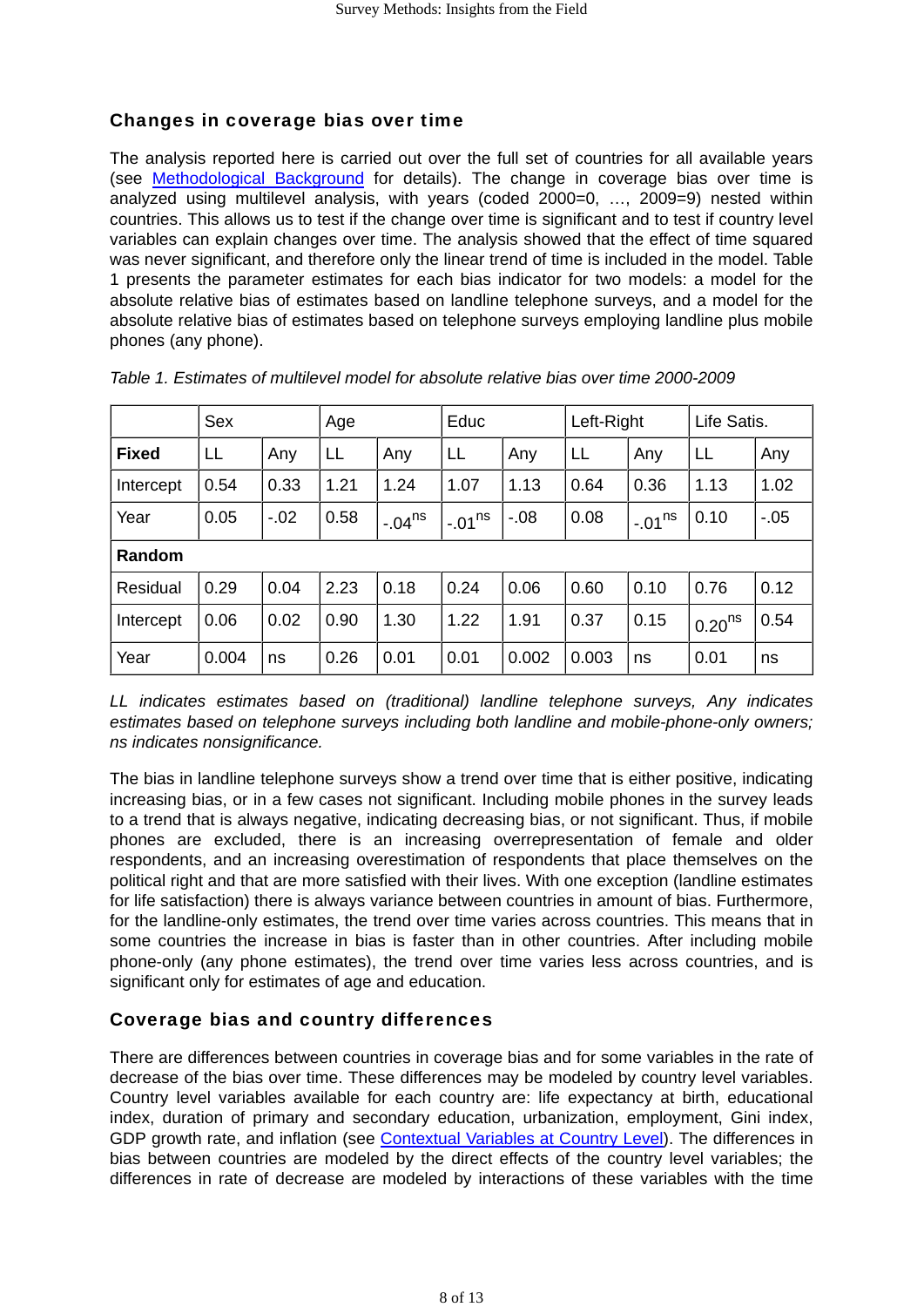indicator. Table 2 presents the parameter estimates for each bias indicator for two models: a model for the absolute relative bias of estimates based on landline telephone surveys, and a model for the absolute relative bias of estimates based on telephone surveys employing landline plus mobile phones (any phone). The explanatory variables secondary education, GDP-growth rate, and inflation were never significant and are omitted entirely from the model and hence the table. Empty cells in Table 2 indicate incidental insignificant effects removed from both the model and the table.

|              | Sex   |         | Age  |                    | Educ        |        | Left-Right |                    | Life Satis. |       |
|--------------|-------|---------|------|--------------------|-------------|--------|------------|--------------------|-------------|-------|
| <b>Fixed</b> | LL    | Any     | LL   | Any                | LL          | Any    | LL         | Any                | LL          | Any   |
| Intercept    | 0.44  | 0.33    | 1.21 | 0.86               | 0.70        | 1.03   | 0.64       | 0.23               | 0.97        | 1.02  |
| Year         | 0.07  | $-02$   | 0.58 | 0.01 <sup>ns</sup> | $0.02^{ns}$ | $-.07$ | 0.08       | 0.01 <sup>ns</sup> | 0.13        | $-01$ |
| LifeExp      | $-32$ | $-0.08$ |      | $-52$              | $-0.89$     |        |            | $-19$              | $-50$       | $-51$ |
| Urban        |       |         |      | $-31$              |             | $-66$  |            |                    |             |       |
| GendPay      |       |         |      |                    | 0.38        |        |            |                    |             |       |
| Gini         |       |         |      |                    |             |        |            |                    |             | .13   |
| Random       |       |         |      |                    |             |        |            |                    |             |       |
| Residual     | 0.28  | 0.03    | 2.23 | 0.18               | 0.20        | 0.06   | 0.60       | 0.10               | 0.79        | 0.12  |
| Intercept    | 0.03  | 0.01    | 0.90 | 0.70               | 0.62        | 1.57   | 0.37       | 0.09               | 0.28        | 0.15  |
| Year         | 0.003 | ns      | 0.26 | 0.01               | 0.02        | 0.01   | 0.003      | ns                 | ns          | ns    |

*Table 2. Estimates of multilevel model with contextual variables for absolute relative bias over time 2000-2009*

*LL indicates estimates based on (traditional) landline telephone surveys, Any indicates estimates based on telephone surveys including both landline and mobile-phone-only owners; ns indicates nonsignificance.*

Adding the significant country level variables to the model does not change the conclusions based on the model with only the time trends. The only variable that predicts bias with some consistency is life expectancy at birth. Countries with a higher general life expectancy show less bias. High life expectancy is generally considered a development indicator, so we may conclude that higher developed countries tend to have less biased estimates. The scattered significant regression coefficients for urbanicity, gender gap in earnings (GendPay in the Table) and the Gini coefficient point in the same direction. There are some bias indicators that show a significant variance for the regression slope of year, meaning that the countries differ in the rate of decrease of the bias. This variation in the slopes may be explained by introducing interactions of the variable *year* with country level variables. In our case, there are no significant interaction effects, meaning that the available country level variables do not predict the variation in the slopes of the predictor variable *year*. However, there is a general trend that the variation in slopes is larger for the landline surveys, if mobile phone only owners are added the slope variation is always very small or insignificant.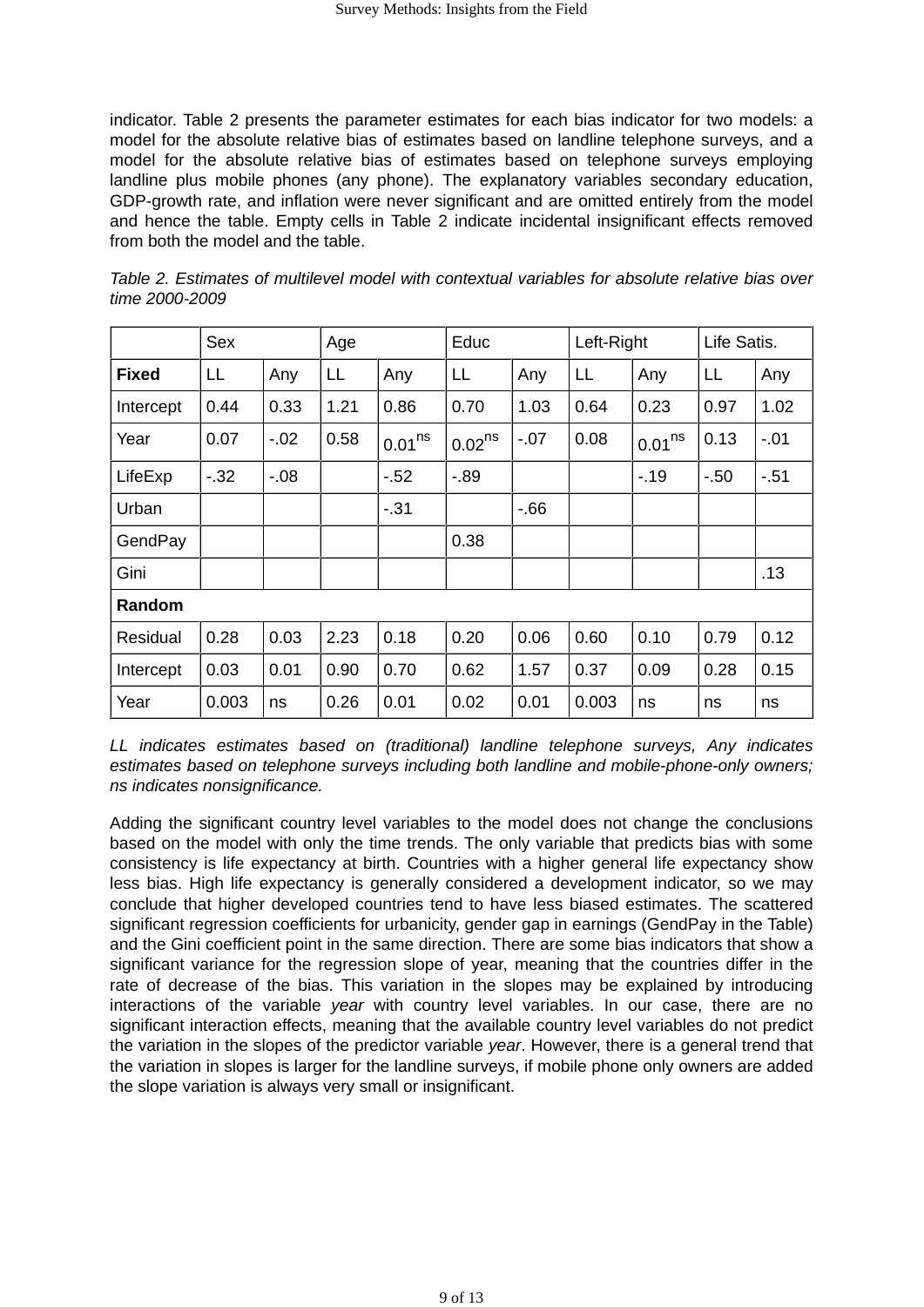## Conclusion and Discussion

Our results (*[Figure 2](#page-6-0)*) show that mobile-phone-only ownership is increasing in all European countries included in the Eurobarometer, but that overall mobile-phone-only penetration and increase differs sharply across countries.

When we inspect coverage bias across countries, both the trends in the detailed tables [\(Relative coverage bias in Europe\)](http://surveyinsights.org/wp-content/uploads/2013/01/Relative_coverage_bias_in_Europe.pdf) and the results of the multilevel analyses reported above clearly show that omitting mobile phones from telephone surveys increases bias in both demographic and substantive variables. This bias becomes larger over time for all variables studied. When mobile phones are included, the bias is generally decreasing over time. These results supports concerns voiced by, among others, Blumberg, Luke, Cynamon, & Frankel (2008), Blyth (2008), Busse & Fuchs (2012), Kuusela et al. (2008) and Tucker & Lepkowski (2008). Not including mobile phones in the sampling scheme is likely to result in coverage bias in the estimation of substantive variables of interest in a study.

For all variables except life satisfaction, the trends over time vary across countries. This variation can be explained by interactions of the time variable with country level contextual variables. However, for the available country level variables, there were no significant interactions with time, meaning that the available country level variables can not predict the differences in amount of bias decrease. When we examined the size of the regression coefficients for time, and the amount of variance at the country level, an interesting pattern emerged. For all four bias indicators with a significant effect of time, we find that adding country level variables to the model decreases both the size of the regression coefficient for time and the variance across countries. Thus, part of the effect of time is the result of changes over time in country level variables. The signs of the regression coefficients for the country variables suggest that in general bias decreases when education, employment, life expectancy, and urbanicity increase. Bias increases when the income distribution is more unequal. Our interpretation is that in more developed countries, and with development over time, bias in telephone surveys tends to become smaller, provided that mobile phones are included.

Our research has its limitations. The conclusions are based only on countries that participate in the Eurobarometer, and only for a limited set of variables that were available for the selected time and country range. Also, we employed a secondary analysis, which per definition relies both on question formulation as well as data collection procedures used in the primary study. In addition, the Eurobarometer also suffers from nonresponse. The Eurobarometer data include integrated design and post-stratification weights, and these have been used in estimating the bias indicators. As comparative surveys evolve over time and their methodology and documentation improve, it would be highly informative to replicate this study over a larger number of topics and variables. For instance, the ESS has recently introduced questions about mobile phone use and Internet access, which will create an excellent resource for further study.

Nonetheless, standard telephone surveys, only sampling from a population of households that have at least one working landline telephone, is from a coverage point of view not advisable for many European countries. If and how mobile phones should be included in the sample depends on the situation in the country of interest. In Europe, the number assignment for mobile phones varies between countries, and also between telephone providers within countries, while in the US, the mobile phone numbering system follows the landline telephones and including mobile phones in a US telephone survey is comparatively more feasible (Kuusela et al, 2008). Also, the availability of good list-based sampling frames makes a difference, for instance, in Finland general population telephone surveys contain mobile and landline numbers (Steeh, 2008). In other cases more complicated dual frame sampling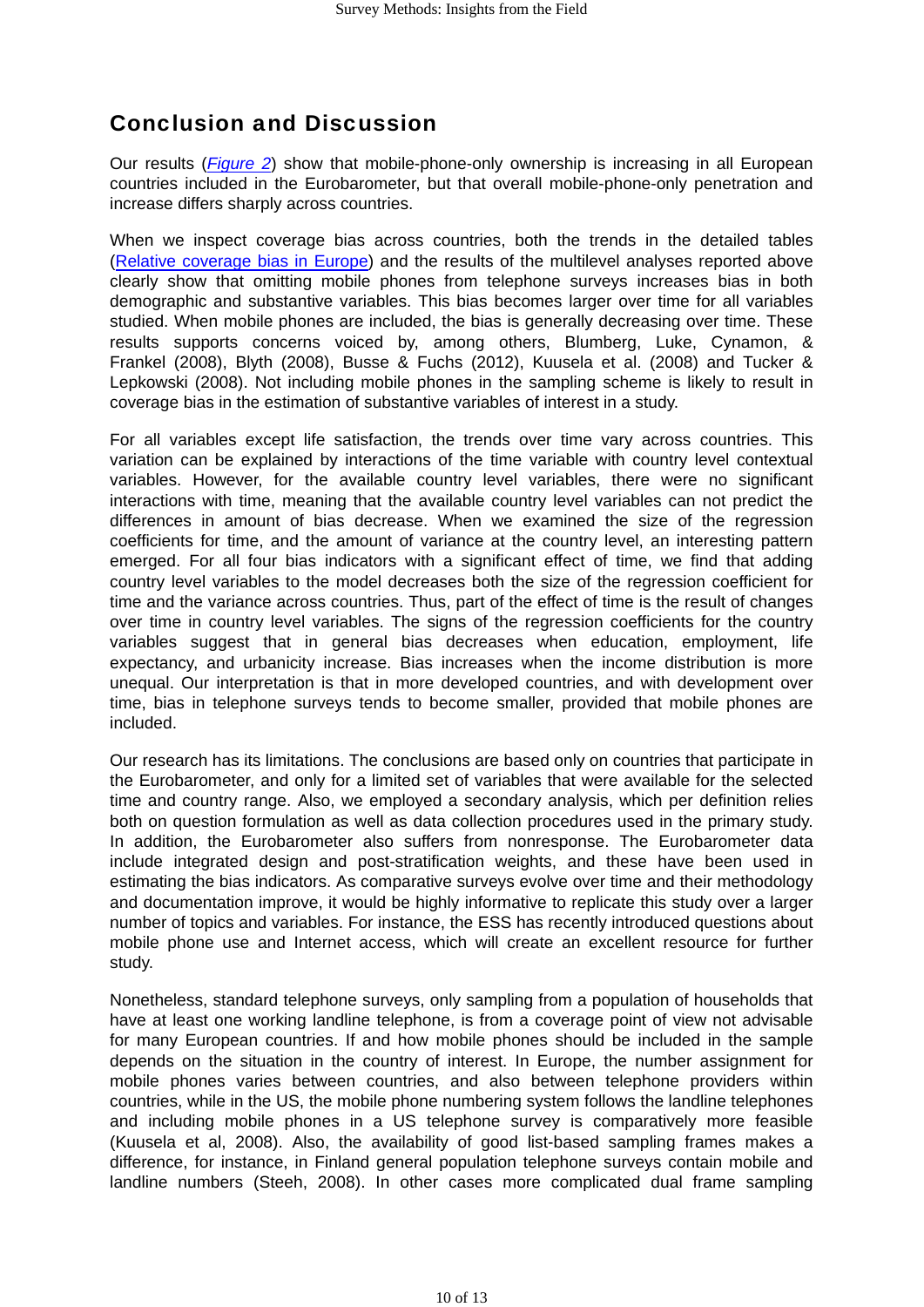schemes should be employed.

Of course, including mobile phones in telephone surveys also complicates the survey process from a total survey error perspective (cf. AAPOR cell phone task force, 2010). Survey costs are likely to increase when mobile phones are incorporated. In Europe a call to a mobile phone is more expensive than to a landline phone. Also, more elaborated screening procedures are needed, adding to the data collection costs (e.g., is the respondent in a safe place to respond to an interview and not driving a bicycle or car, is the respondent not abroad as this will lead to considerable financial costs for the respondent, is the respondent of eligible age as many young children have a mobile phone). Finally, more complicated analysis procedures, especially for weighting, are needed. Still leaving out mobile phones is no longer an option. How to implement this across Europe remains a challenge for international survey methodologists, and more international comparative studies are needed.

### *References*

AAPOR Cell Phone Task Force. (2010). *New considerations for survey researchers when planning and conducting RDD and other telephone surveys in the U.S. with respondents reached via cell phone numbers*. Retrieved from URL=http://www.aapor.org /AM/Template.cfm?Section=Cell\_Phone\_Task\_Force\_Report&Template= /CM/ContentDisplay.cfm&ContentID=3189

Blyth, B. (2008). Mixed-Mode: The Only 'Fitness' Regime? *International Journal of Market Research, 50*( 2), 241-266.

Blumberg, S. J., Luke, J. V., Cynamon, M. L., & Frankel, M. R. (2008). Recent trends in household telephone coverage in the United States. In J. M. Lepkowski, C. Tucker, J. M. Brick, E. D. de Leeuw, L. Japec, P. J. Lavrakas, M. W. Link & R. L. Sangster (Eds.), *Advances in Telephone Survey Methodology (pp. 56-86).* New York: Wiley.

Blumberg, S. J., & Luke, J. V. (2010). *Wireless substitution: Early release of estimates from the national health interview survey, July-December 2009*. Retrieved from URL=http://www.cdc.gov/nchs/data/nhis/earlyrelease/wireless201005.pdf

Blumberg, S. J., Luke, J. V., Ganesh, N., Davern, M. E., Boudreauw, M. H., & Soderberg, K. (2011). Wireless substitution: State-level estimates from the National Health Interview Survey, January 2007-June 2009. *National Health Statistics Reports, nr 39*. Centers for Desease Control and Prevention. Retrieved from URL=http://beta.news-leader.com/assets /pdf/DO173321420.pdf

Busse, B., & Fuchs, M. (2012). The Components of Landline Telephone Survey Coverage Bias. The Relative Importance of No-Phone and Mobile-Only Populations. *Quality and Quantity, 46*(4), 1209-1225.

Fuchs, M., & Busse, B. (2009). The Coverage Bias of Mobile Web Surveys Across European Countries. *International Journal of Internet Science, 4(1), 21-33*. Retrieved from URL= http://www.ijis.net/ijis4\_1/ijis4\_1\_fuchs\_pre.html

GESIS. (2012). *Eurobarometer Survey Series*. Retrieved from URL=http://www.gesis.org /eurobarometer/survey-series/

Groves, R. M. (1989). *Survey Errors and Survey Costs*. New York: Wiley.

Groves, R. M., & Peytcheva, E. (2008). The Impact of Nonresponse Rates on Nonresponse Bias – A Meta-Analysis. *Public Opinion Quarterly, 72*(2), 167-189.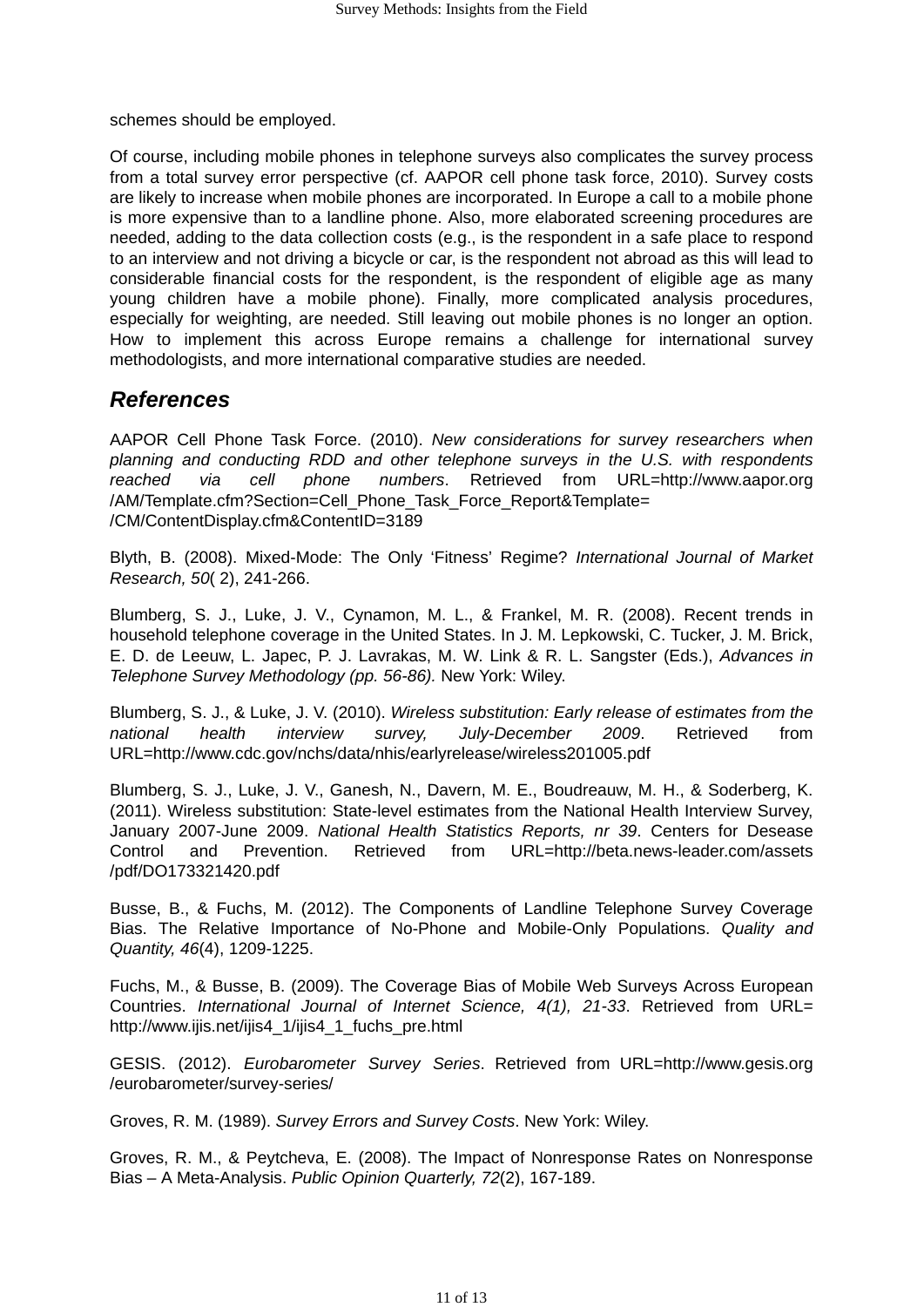Groves, R. M., Fowler, F. J., Couper, M. P., Lepkowski, J. M., Singer, E., & Tourangeau, R. (2009). *Survey Methodology* (2nd ed.)*.* New York: Wiley.

Kuusela, V., Callegaro, M., & Vehovar, V. (2008). The influence of mobile telephones on telephone surveys. In J. M. Lepkowski, C. Tucker, J. M. Brick, E. D. de Leeuw, L. Japec, P. J. Lavrakas, M. W. Link & R. L. Sangster (Eds.), *Advances in Telephone Survey Methodology (pp. 87-112).* New York: Wiley.

Lepkowski, J. M. (1988). Telephone sampling methods in the United States. In R. M. Groves, P. P. Biemer, L. E. Lyberg, J. T. Massey, W. L. Nicholls II & J. Waksberg (Eds.), *Telephone Survey Methodology (pp. 73-98)*. New York: Wiley.

De Leeuw, E. D., & Van der Zouwen, J. (1988). Data quality in telephone and face to face surveys: A comparative meta-analysis. In R. M. Groves, P. P. Biemer, L. E. Lyberg, J. T. Massey, W. L. Nicholls II & J. Waksberg (Eds.), *Telephone Survey Methodology (pp. 283-300)*. New York: Wiley.

De Leeuw, E. D. (2008). Choosing the Method of Data Collection. In E. D. de Leeuw, J. J. Hox & D. A. Dillman (Eds.), *International Handbook of Survey Methodology (pp. 113-135).* New York: Routledge, Taylor & Francis, European Association of Methodology (EAM) Methodology Series.

Link, M. W., Battaglia, M. P., Frankel, M. R., Osborn, L., & Mokdad, A. H. (2007). Reaching the U.S. cell phone generation. Comparison of cell phone survey results with an ongoing landline telephone survey. *Public Opinion Quarterly, 71*(5), 814-839.

Lohr, S. L. (2008). Coverage and Sampling. In E. D. de Leeuw, J. J. Hox & D. A. Dillman (Eds.), *International Handbook of Survey Methodology (pp. 97-112).* New York: Routledge, Taylor & Francis, European Association of Methodology (EAM) Methodology Series.

Massey, J. T. (1988). An overview of telephone coverage. In R. M. Groves, P. P. Biemer, L. E. Lyberg, J. T. Massey, W. L. Nicholls II & J. Waksberg (Eds.), *Telephone Survey Methodology (pp. 3-8)*. New York: Wiley.

Mokrzycki, M., Keeter, S., & Kennedy, C. (2009). Cell-phone-only voters in the 2008 exit poll and implications for future noncoverage bias. *Public Opinion Quarterly, 73*(2), 845-865.

Nathan, G. (2001). Telesurvey methodologies for household surveys: A review and some thoughts for the future. *Survey Methodology, 27*, 7-31.

Nicholls, W. L. II (1988). Computer-assisted telephone interviewing: A general introduction. In R. M. Groves, P. P. Biemer, L. E. Lyberg, J. T. Massey, W. L. Nicholls II & J. Waksberg (Eds.), *Telephone Survey Methodology (pp. 377-386)*. New York: Wiley.

Peytchev, A., Carley-Baxter, L. R., & Black, M. C. (2010). Coverage bias in variances, associations, and total error from exclusion of the cell phone-only population in the United States. *Social Science Computer Review, 28*(3), 287-302.

Rice, R. E., & Katz, J. E. (2003). Comparing internet and mobile phone usage: digital divides of usage, adoption, and dropout. *Telecommunication Policy, 27,* 597-623.

Steeh, Ch. (2008). Telephone surveys. In E. D. de Leeuw, J. J. Hox & D. A. Dillman (Eds.), *International Handbook of Survey Methodology (pp. 221-238).* New York: Routledge, Taylor & Francis, European Association of Methodology (EAM) Methodology Series.

Thornberry, O. T., & Massey, J. T. (1988). Trends in United States telephone coverage across